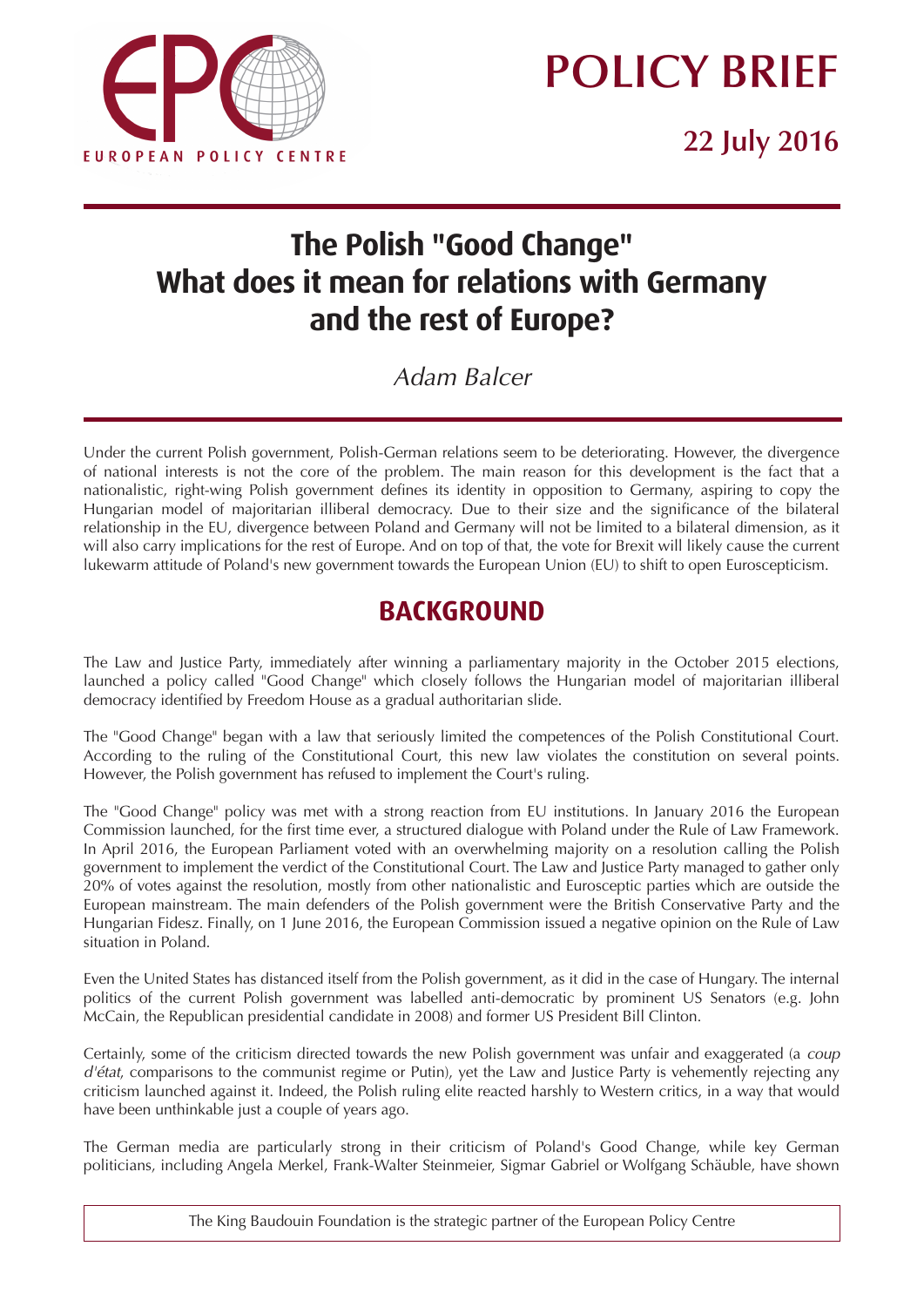restraint and refrained from publicly criticising the Polish government. Yet, the Law and Justice Party has focused its counteroffensive specifically on Germany. Their preoccupation with Germany stems from the fact that Jaroslaw Kaczynski, the head of the Law and Justice Party, perceives Germany as the main "other", in opposition to which he is trying to rebuild the Polish national identity. Not accidentally, a radical deterioration of Polish-German relations also occurred during the previous period when the Law and Justice Party was in power (2005-2007).

Between 2007 and 2015, Poland and Germany experienced a considerable enhancement of cooperation in all spheres. Poland strengthened its status as a key economic and political partner of Germany in the EU behind France and the United Kingdom, and almost on an equal footing with Italy. Yet, the significance of Poland for Germany is still insufficiently recognised in both countries and in Europe. Poland's share in Germany's trade turnover has increased substantially in recent years and is approaching 5%.<sup>1</sup> Poland has become Germany's seventh most important trade partner in the world and the fifth in the EU; Poland is about to surpass Italy as it is close to becoming Germany's fourth main trading partner in the EU. German foreign direct investment (FDI) in Poland is also just slightly smaller than German FDI in Italy. German investments in Poland have contributed significantly to the strong performance of the German industrial sector during the global economic crisis. Poland's favourable conditions for doing business provided German companies with competitive advantages on the global stage. At the same time, Polish companies began playing a stronger role in Germany's value chains as subcontractors of the German industrial machine.

Social ties between Poles and Germans are also very well developed. At least 15% of the German population historically originate from Poland.<sup>2</sup> Every day, hundreds of thousands of Poles and Germans cross the border between the two countries. Around 20% of Poles are fluent in German, the highest share after the Dutch among EU states.

The increasing ties also resulted in a substantial improvement of mutual perceptions of both nations. For instance, according to opinion polls conducted regularly since the beginning of the 1990s, sympathy of Poles towards Germans reached the highest level (almost 45%) and antipathy dropped to the historical lowest level (slightly above 20%).<sup>3</sup>

However, the positive attitude of Poles towards Germans remains fragile and even started to curdle this year. The Polish-German relationship has not managed to cross the Rubicon and move to the next stage. A key reason for this relates to the fact that the previous Polish government was not able to convince its public that the country should join the eurozone. Despite very close economic ties, many Polish citizens mostly identify the common currency with problems related to the 'eurocrisis' and not with potential economic benefits. Undoubtedly, Polish accession would have been a strong sign of confidence in the common currency, bringing a large and very dynamic economy into the euro area for the first time since 1999. It could have also encouraged other Central European states to join the common currency.

### **STATE OF PLAY**

The substantial increase of political, economic and social ties between Poland and Germany was met with serious anxiety in the leadership of the Law and Justice Party. Germany occupies a central negative place in Jaroslaw Kaczynski's ideological worldview. In his attitude towards Germany, Kaczynski is an inheritor of Roman Dmowski, the father of Polish nationalism who perceived Germans as eternal and existential enemies of Poles. In his political statements, Kaczynski pays much more attention to Germany than Russia. He perceives Germany as a bigger threat to Polish national identity than Russia because of its civilisational attractiveness and economic potential. According to Kaczynski, Germany constitutes a multidimensional "soft" threat linked to multiculturalism and civic nationalism as opposed to traditional Polish culture based on ethnic nationalism and conservative Roman-Catholicism.4

At the same time, Kaczynski's attitude towards Germany is full of contradictions. For instance, while feeling threatened by German power, he considers Germany as an exemplification of the decay of Europe. The declarations of German politicians, including Angela Merkel's statement that "Islam belongs to Germany", or the Willkommenskultur to refugees are perceived very negatively by Kaczynski. According to him, Germany pushes for the relocation of Muslim refugees to Poland in order to water down the Polish ethnic homogeneity and to impose multiculturalism on the country.

The Law and Justice Party believes that an economic symbiosis between Poland and Germany is a blind alley and a recipe for Poland to fall into the middle income trap. Poland will thus get stuck at a level of economic development below the one of Western European countries, thereby petrifying Poland's status as Germany's economic subcontractor and a reservoir of cheap labour. Moreover, they believe that the asymmetric character of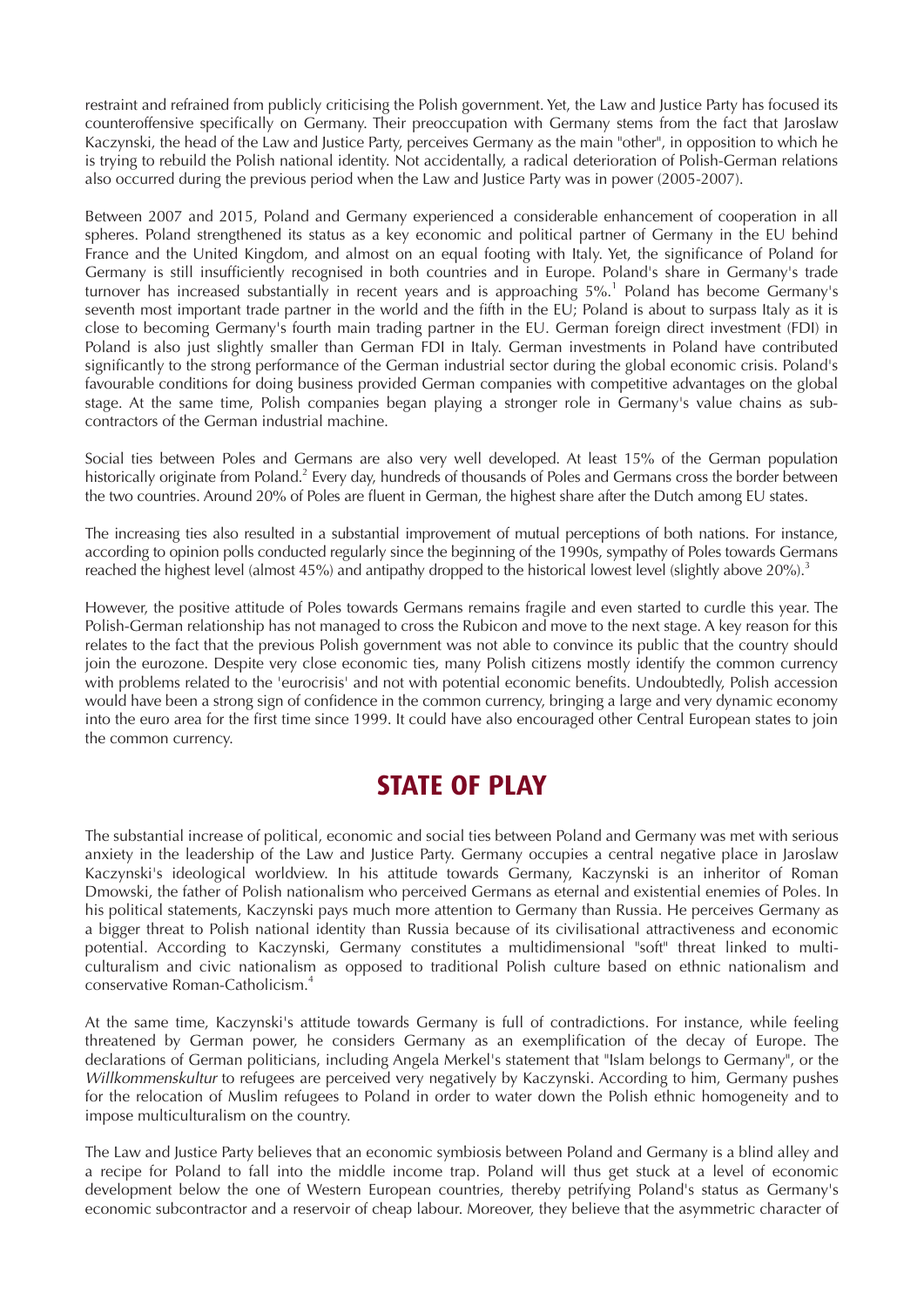this relationship is transforming Poland into Germany's political and economic vassal.<sup>5</sup> Law and Justice politicians do not recognise that the Czech Republic established an even closer economic relationship with Germany and managed to rapidly increase the innovativeness of its economy, leaving Poland far behind.<sup>6</sup>

Most importantly, Kaczynski perceives Germany as the main threat to Poland's sovereignty, simultaneously conflating his own party interests and Polish national interests in external affairs. The internal consolidation of the Law and Justice Party's power, achieved through a severe limitation of judicial authority is treated as a precondition to strengthen Polish influence on the international arena. Therefore, the Law and Justice Party considers any external criticism of its government policy as an attack against Poland's sovereignty and by default its position in the world.

On the other hand, Germany is very sensitive to the issue of rule of law (Rechtstaat). This is exemplified by the crucial role played by the Federal Constitutional Court in the German political system. As the Polish-German Professor Klaus Bachmann noticed, "an attempt to paralyse its own Constitutional Court is something no German will ever understand. No one can imagine what would happen if a German government dared to do that. This is even hard to imagine that any government could do that."<sup>7</sup> In other words, the "Good Change" is viewed in Germany as a worrisome anomaly and puts Poland and Germany almost on an inevitable collision course.

In order to stoke anti-German fears, Kaczynski often exploits historical arguments. He declares that Germany wants to subdue Poland because it dreams of the territories lost to Poland after the Second World War. Someday, Kaczynski believes Germany might realise its dreams and "we will wake up in a smaller Poland".<sup>8</sup> Therefore, for Kaczynski, German investments in Poland pose a direct threat to the country's security. Hence, it should come as no surprise that Kaczynski stated that the 2015 elections brought the liberation of Poland from Germany's tutelage. Until then, Poland was a German colony.<sup>9</sup> According to him, politicians in the Polish opposition accept Poland's submission to German domination due to their own personal interests.

Jaroslaw Kaczynski has compared the German media criticism of his party to the Soviet intervention in Hungary in 1956 and the current Germany to the Weimar Republic, which evolved into the Nazi regime.<sup>10</sup> Kaczynski has also declared that the German government stands behind the media criticism. His Minister of Internal Affairs was even more outspoken in attacking German politicians. He did not allow them to criticize Poland, recalling that German state officials destroyed Warsaw in 1944, killing 50,000 Poles in three days in one city district.<sup>11</sup> In the Law and Justice Party's discourse, Germany is quite often presented as a traditional ally of Russia who, together with Moscow, wants to divide Poland – as had happened several times in the past. In fact, when Kaczynski was in the opposition, he often referred to the risk of Poland as a German-Russian condominium.

The negative attitude of the Law and Justice Party towards Germany reverberates on the Polish government's views of the EU. The increase of German leverage in Europe after 2008 strengthened the identification of the EU with Germany in the Law and Justice Party discourse. It believes that Germany is also standing behind the EU criticism of the Polish government. In order to counterbalance the German predominance in the Union, at the beginning of 2016, Poland announced that the United Kingdom will replace Germany as the most important partner for Poland in the EU. This replacement was strongly related to a particular vision of Europe shared with Eurosceptic forces in the UK.<sup>12</sup> According to the current Polish government, EU integration went too far and should be reversed. The EU should be turned into a very loose association of very strong sovereign nation states – a vision of Europe not widely shared in Germany.

#### **PROSPECTS**

The importance of the Polish-German relationship for the EU and the worrying internal trajectory of Poland, the sixth largest member state of the EU, mean that the exacerbation of tensions between Berlin and Warsaw will likely have wider European implications. A deep deterioration of relations should be treated as a probable scenario as the Law and Justice Party appears very determined to follow Victor Orbán's path towards illiberal democracy.

The EU will put the Polish government under pressure through the Rule of Law mechanism and the European Parliament is planning to pass the next resolution concerning the situation in Poland.<sup>13</sup> Yet, this strategy may not work. The Polish parliament has already passed or is going to endorse several laws (including a police bill, antiterrorist law, farmland bill, media law, judiciary law, law on prosecutor's office), which the Polish ombudsman is submitting to the Constitutional Court and evaluating as unconstitutional. As a consequence, the decline of Polish democracy could become so serious that key German and other European politicians will be under pressure to decide on how to react against the further "Orbanisation" of Poland.